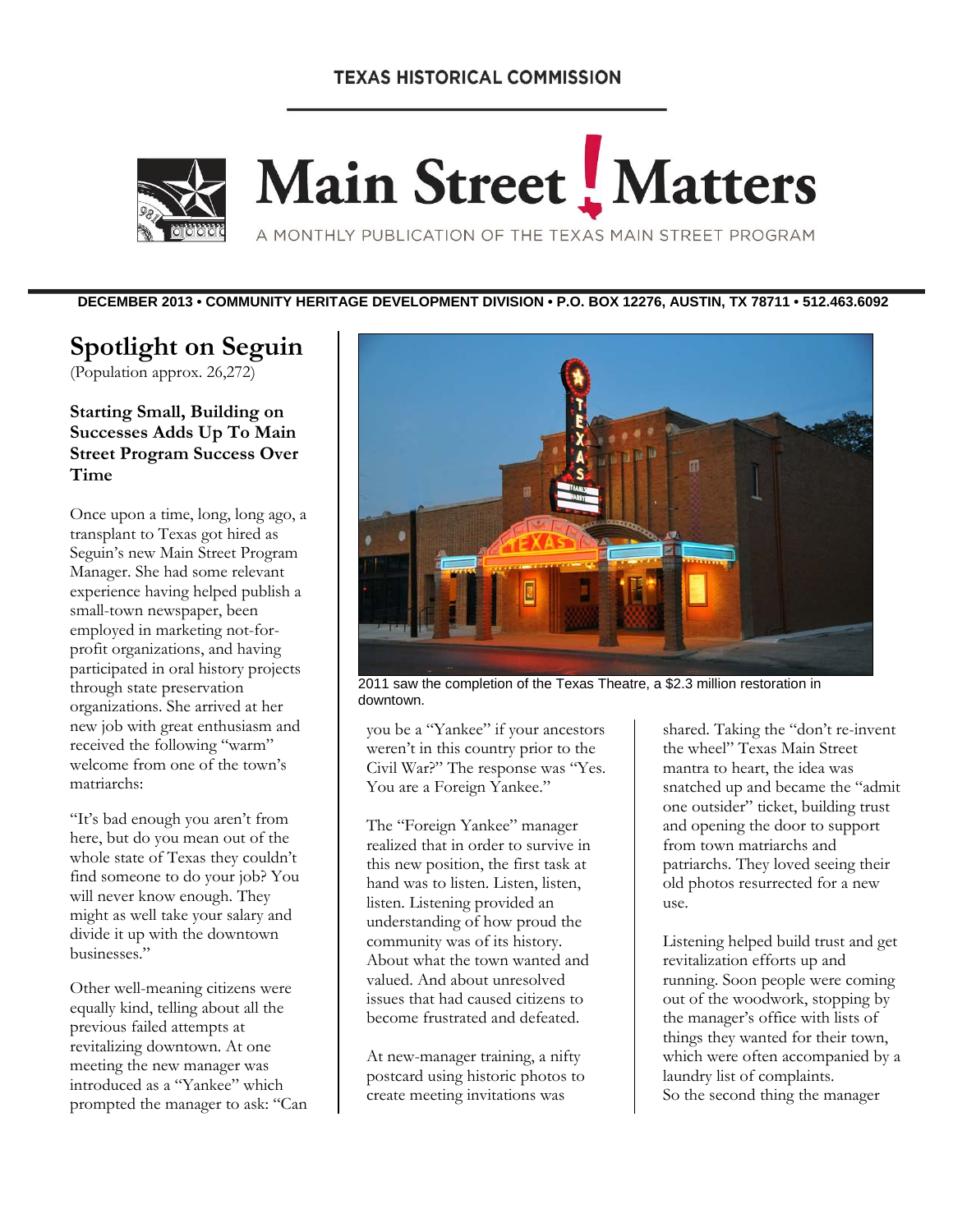

Downtown Seguin has been in the Main Street Program for more than 17 years and has spent millions on revitalizing its infrastructure.

realized was the need to "fix" things. In Texas, most of our Main Street programs are part of local government, and the managers are full-time employees paid by our municipalities. This is different from many other states, but I think it works very well for us. I don't have to spend the majority of my time raising funds to pay my salary and keep my office open. Instead, I have the time to "fix" things. As a city employee, I also work for the organization that holds the key to getting things fixed: local government. Being a bureaucratic insider can be a real plus to getting things done.

One of the first requests to "fix" something in our town was to restore water to the rose garden along a historic walkway. The walkway was owned by the city. The water came from the county. The roses were planted by a dedicated group of vintage-era gardeners. After some kind of dispute, the water supply had been cut off, the roses croaked, and the ladies cried. With a flick of the pen and a few phone calls, this was fixed and a new group of supporters were on board for the

downtown revitalization efforts. Years later, when the club dissolved due to its geriatric nature, they donated the balance of their funds to the Main Street Program. Being a "fixer" can make you a friend for life.

Listening, celebrating the past, and fixing little problems was what laid the foundation for our early revitalization success. Working with a meager budget, the new Main Street board set realistic short-term goals based on the Four-point Approach™.



Engaging events bring people to your downtown.

Clean up an area (Design), hold a new event to bring people downtown (Promotions), help existing retailers create interesting window displays (Economic

Restructuring), partner with other groups to get more bang for the buck (Organization).

Each activity or small success added up to more support from the community, and we took every opportunity to blow our own horn. The local print media agreed to run a weekly column on downtown. Even though it can be tedious, utilizing that free venue with stories and pictures of events, new businesses, projects planned or underway, and the people who live and work downtown has been important. It's a big part of getting the word out, engaging the community, and building on going community support for downtown revitalization.

It's hard to imagine tackling a job like Main Street manager without the training and assistance of the Texas Main Street Program professional development and networking. Rarely do you have to reinvent the wheel. Need to know the best source for park benches or lights for the holidays? Use the listserv. Want advice on how to handle a tricky board member? Call a colleague in another city. Want to create a design review ordinance for your downtown? Borrow a template from another city to get you started. Want to convince a property owner to put some money into their façade? Get

> a conceptual drawing from the Texas Main Street design staff and watch their eyes light up.

Once upon a time, long, long ago, people here didn't think they could once again have a downtown they would be proud of. Skeptics thought the Main Street Program was one more futile

attempt doomed from day one. But, by using the Four-point Approach™ great things have happened and support for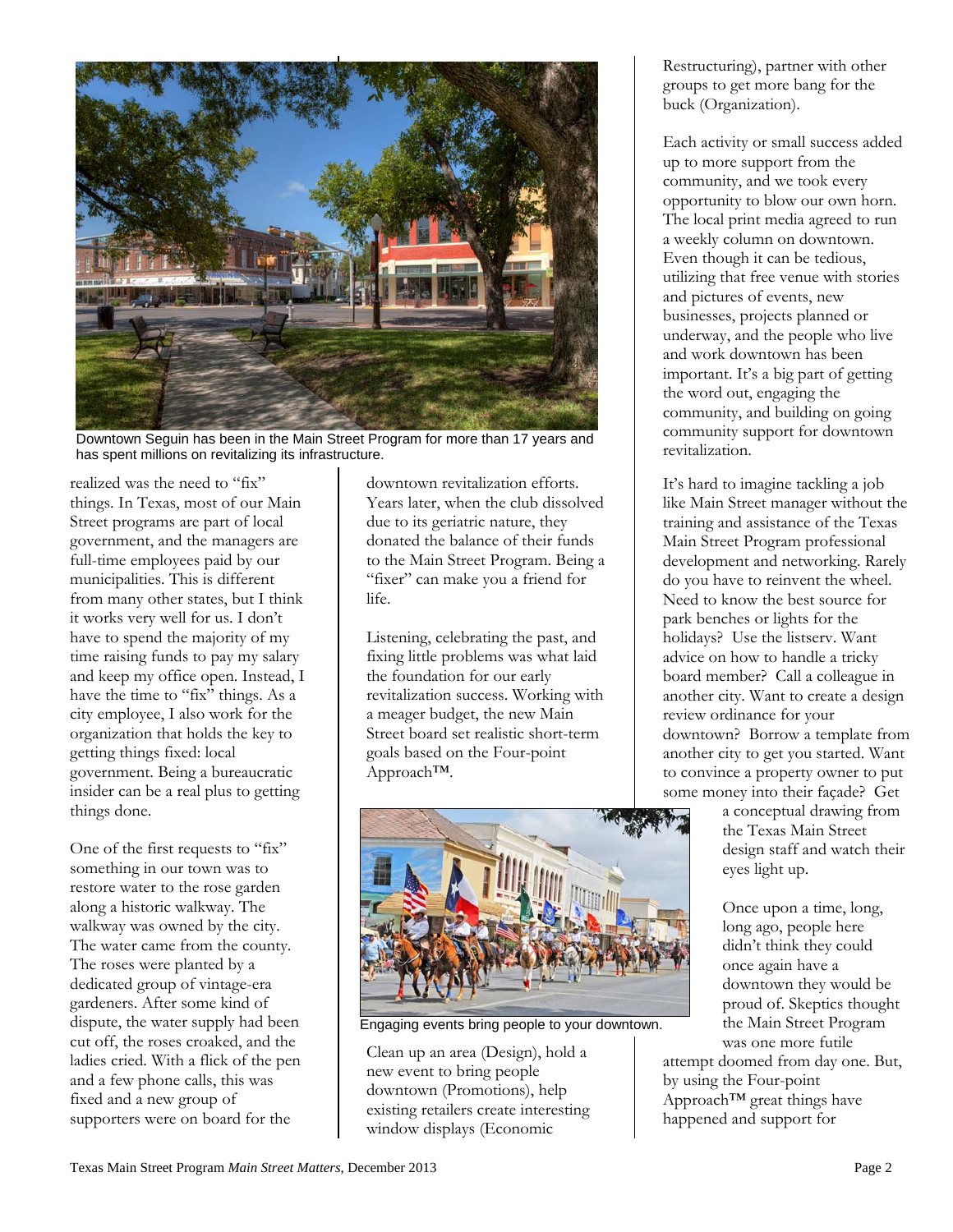downtown revitalization continues. Successes over the years include:

- Three Texas Main Street Texas Capital Fund sidewalk and lighting improvement projects
- \$1 million bond-funded utility and sidewalk improvements
- Restoration of the 1930s CCC-era fountain
- Construction of a bandstand in Central Park
- \$14 million reinvestment by the county to convert a vacant building into a Justice Center
- Construction of a parking garage
- \$2 million linear park project that connects to downtown
- \$3 million restoration project of a historic theatre
- A recent spark of retail development.

Upcoming projects scheduled to get underway soon include the restoration of a historic four-story hotel and the construction of a \$14 million new library on the edge of downtown. Over the years, Main Street programs-and their managers-mature. But no matter



In the heart of downtown, this bronze sculpture pays tribute to the Tejano patriot Juan N. Seguin.

where your town is in the revitalization process, the Four-Point Approach<sup>™</sup> is pretty much foolproof. It even works for Foreign Yankees!



Seguin's historic Texas Theatre is the location for Main Street professional development being held in January 2014.

The City of Seguin is very pleased to be hosting Texas Main Street Program professional development January 28-31, 2014, where the successes that have accumulated over the years will be showcased and a good time shall be had by all!

*Thanks to Mary Jo Langford, Seguin Main Street manager, for providing this article.* 

**Editor's Note**: A vantage point is a position that affords a broad overall view or perspective. Certainly the experience of Mary Jo Langford—who has been in her position since 1996— has that vantage point and her unique take for this month's Spotlight provides a great learning experience for our network. Her community of Seguin was one of the first five Main Street communities chartered in Texas when the program was introduced to our state.

Initially participating from 1981- 1984, Seguin was recertified in 1996

and has participated continuously since that time. By hosting the winter segment of Texas Main Street Professional Development participants will be able to learn firsthand how many of the projects described in this article came to fruition.

#### **FOCUS ON MAIN STREET DESIGN Sustainability and Historic Preservation, Part 3**

After passive measures (climate control, awnings, etc.) are taken to increase energy efficiency in historic buildings, preservation retrofitting is the next course of action. Professionals should be hired to conduct a thorough building investigation of the basic building components of the attic, roof, walls, and basement. Check for insulation to determine the need for additional insulation. Note if there is a vapor barrier. Next, look for sources of air infiltration. Major areas of concern are doors, windows, and where floor and ceiling systems meet the walls. Assess the condition of the exterior wall material, such as painted wooden siding or brick, as well as the condition of the roof, to determine the weather tightness of the building. In order to fully identify areas of concern, have an energy audit performed. An audit should include thermal imaging, and a blower door test. It is best done in late fall, winter, or early spring when there is a significant temperature difference in the interior and exterior of your building.

**Ways to reduce air infiltration** 

Substantial energy loss occurs because outside air infiltrates or escapes the building through loose windows, doors, and cracks in the outside shell of the building. Reducing air infiltration should be the first priority of a preservation retrofitting plan. The cost is low, little skill is required, and the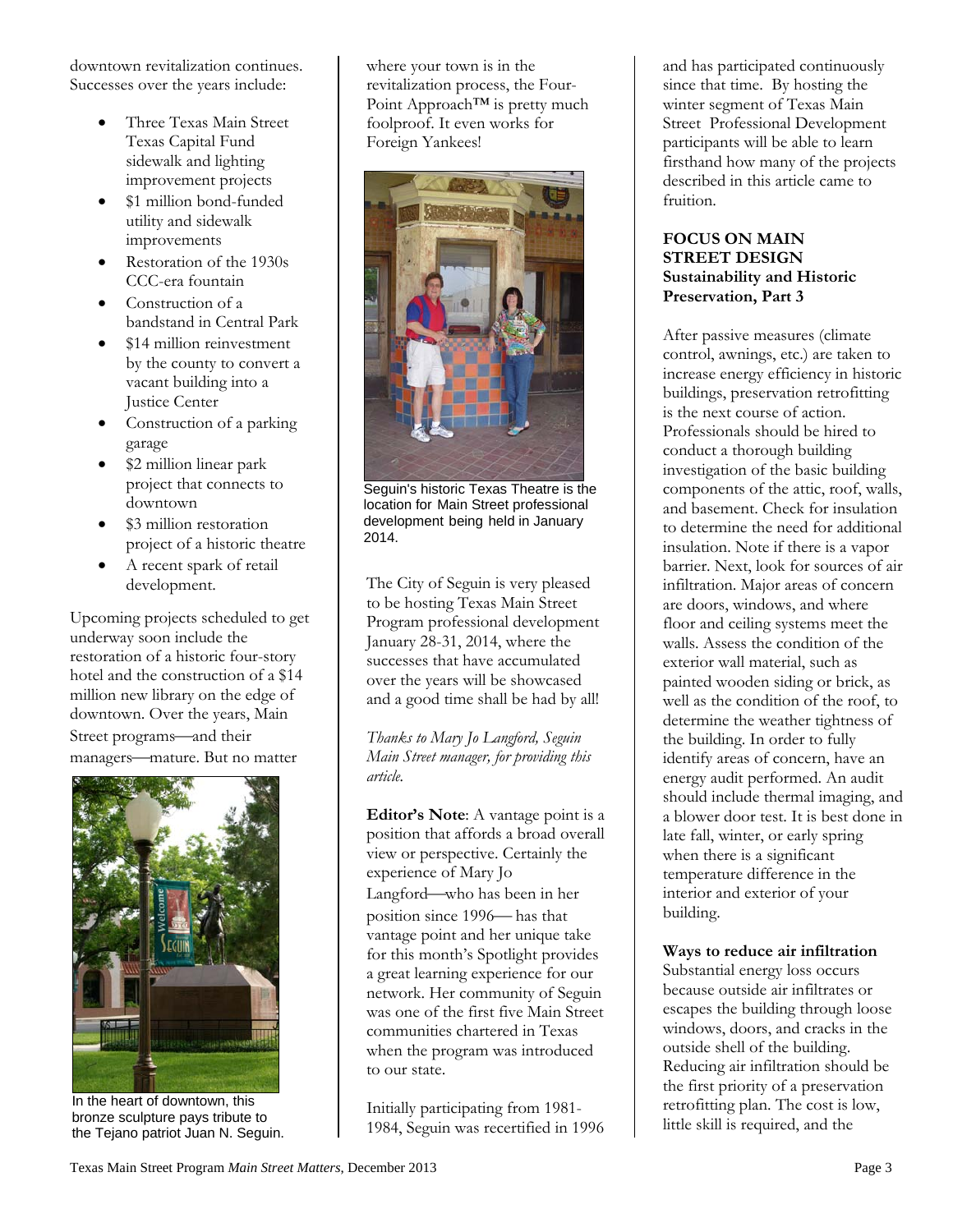benefits are substantial. Care should be taken not to reduce infiltration to the point where the building is completely sealed and moisture migration is prevented. Without some infiltration, condensation problems could occur throughout the building. Ways to reduce air infiltration are listed below.



Reducing air infiltration should be the first priority of a preservation retrofitting plan.

#### **Attic Insulation**

Heat rising through the attic and roof is a major source of energy loss; therefore, adding insulation to the total depth recommended in accessible attic spaces is very effective in saving energy. The most common types of attic insulations are: blankets of fiberglass and mineral wool, blown-in cellulose (boric acid treated only), blowing wool, vermiculite, and blown fiberglass. If flooring is present, or if the attic is heated, the insulation is generally placed between the roof rafters (typically the vapor barrier faces in). If the attic is unheated, insulation is placed between the floor joists (typically the vapor barrier faces down). If the attic floor is inaccessible, or if it is impossible to add insulation along the roof rafters, consider attaching insulation to the ceilings of the rooms immediately below the attic. Install all insulation according to

manufacturer's specifications. Adding attic insulation should not be considered if it causes irreparable damage to historic or architectural spaces or features.

**Properly ventilate your attic** The attic is adequately ventilated when the ventilation square footage

equals approximately 1/300 of the attic square footage. Installing a ventilation fan can draw cool air into the area to reduce temperatures. Improving air circulation can prevent mold and mildew growth and structural damage from condensation, whereas a lack of ventilation will cause the insulation to become saturated and lose its thermal

effectiveness. Proper attic venting also reduces heat buildup in the hot months, extending the life of roofing, framing, and insulation materials, and improving the efficiency of air conditioning units. Investigate if a whole house fan could work to ventilate the usable spaces in your building. These fans, mounted on the attic floor, draw cooler air in through open windows on the lower floors and expel warm air through attic vents. During evening hours these can reduce the need for air conditioning by drawing cool air through the home.

#### **Basement and crawlspace insulation**

Substantial heat is lost through cold basements and crawl spaces; however, adding insulation is complicated because of the excessive moisture that is often present. In crawl spaces and certain unheated basements, the insulation is generally placed between the first

floor joists (the ceiling of the basement) with the vapor barrier facing up. Do not staple the insulation in place, because the staples often rust away. Use special anchors developed for insulation in moist areas such as these. In heated basements, or where the basement contains the heating plant (furnace), or where there are exposed water and sewer pipes, insulation should be installed against foundation walls. Begin the insulation within the first floor joists, and proceed down the wall to a point at least 3 feet below the exterior ground level if possible, generally with the vapor barrier facing in. Use either batt or rigid insulation. As is the case with attics, adequate provision must also be made to ventilate unconditioned basement spaces with proper venting and perhaps a vent fan.

#### **Duct and pipe insulation**

Ensure that your heating and cooling ducts are properly sealed. Wrapping insulation around heating and cooling ducts and hot water pipes can improve efficiency. Use insulation which is intended for this use and install it according to manufacturer's recommendations. Note that air conditioning ducts will be cold in the summer, and hence moisture will condense there. Use insulation with the vapor barrier facing out, away from the duct. These measures are inexpensive and have little potential for damage to the historic building.

#### **Storm windows**

Adding a storm window to a properly restored wood window improves the efficiency of the window system and typically results in a window assembly (historic window plus storm window) with an R factor of 1.79. This outperforms most double-paned window assemblies (with an air space up to 1/2") which have an R factor of 1.72. If a building has existing storm windows (either wood or metal framed) that are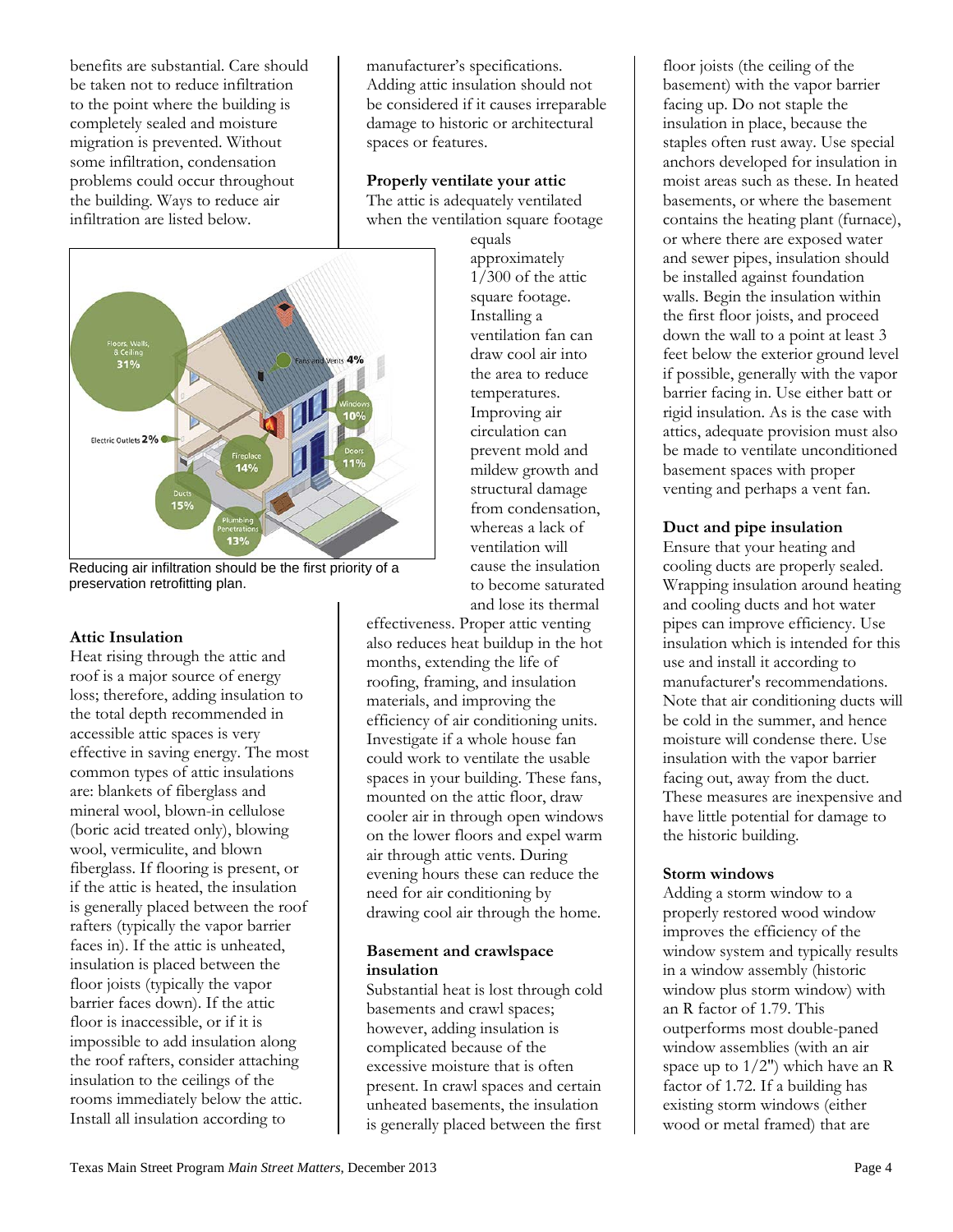tight fitting and in good working condition, they should be retained.



Triple track storm windows are recommended over double or single track and are available in various sizes.

Compare the cost of the storm windows plus installation with the expected cost savings resulting from the increased thermal efficiency. When installing the storm windows, be careful not to damage the historic window frame.

There are both interior and exterior storm windows. Triple track storm windows are exterior storm windows that are recommended over double or single track. In a triple track storm window, the top pane of glass can be lowered and the bottom pane can be raised to not interrupt the intended functioning of a typical double hung window, therefore allowing the windows to still be used for ventilation. These windows are readily available, in numerous sizes, and at a reasonable cost. Generally, custom-made storm windows, of either wood or metal frames, are not cost effective, and would not be recommended in a preservation retrofitting plan.

Interior storm windows can be as thermally effective as exterior storm windows and are less visually intrusive. A disadvantage is that there is high potential for damage to the historic window and sill. With storm windows on the interior, the outer sash (in this case the historic sash) will be cold in the winter, and moisture may condense

there. This condensation often collects on the flat surface of the sash or window sill, causing deterioration. If interior storm windows are in place, the potential for moisture deterioration can be lessened by opening (or removing) the storm windows during the mild months, allowing the historic window to dry thoroughly. Ensure installation does not damage the historic sash.

**Awnings, canopies, and trees**  Historically, these were extensively used to provide shade to keep buildings cooler in the summer. If in place, maintain and take advantage of their energy-saving contribution. Consider adding awnings (term indicates a less permanent structure than canopy) or trees, especially to south or west facing facades, as long as installation does not damaging the building or visually impair its architectural character. If trees are desired, select deciduous trees to provide shade in the summer but allow the sun to warm the building in the winter. Plant trees typically no closer than 10 feet to the building to avoid foundation damage. Adding either awnings or shade trees may be expensive, but in hot climates, the benefits can justify the costs.

#### **Efficient heating and cooling units**

Inspect units often and examine the performance of the HVAC system to ensure that it is operating efficiently. Don't replace a functional and efficient system with one that is marginally more efficient. If replacement is needed, more energy- and cost-efficient HVAC systems are available now than at any point in history. Among some of the newer options are high efficiency ductless units, mini duct systems (less impact on historic spaces and materials), geothermal heat pumps (use the energy and consistent temperature found in the ground, a pond, or well water as a heat source and heat sink), highefficiency, gas-fired rooftop units (combine the condenser, compressor, and evaporator in a single unit and use pulse combustion), and new energyefficient boilers (smaller, enabling several small boilers to variably heat different parts of the building based on use).



High efficiency, ductless units have less of an effect on historic spaces and materials.

When considering retrofitting measures, historic building owners should keep in mind that there are no permanent solutions. In the future, it is likely that today's efficiency standards and available technologies will have changed and a whole new retrofitting plan may be necessary. Be careful to not install new equipment in such a way that its later removal will cause irreversible damage to significant historic materials. Limit retrofitting measures to those that achieve reasonable energy savings, at reasonable costs, with the least intrusion or impact on the character of the building.

Undertaking of the preservation retrofitting measures mentioned above can result in another 20-30 percent reduction in energy (added to the nearly 30 percent reduction gained from passive measures).

#### **Things you should not do when attempting to make historic structures more efficient**

*Replace historic wood windows*. Original windows are a character-defining feature. Studies have demonstrated that the energy savings that might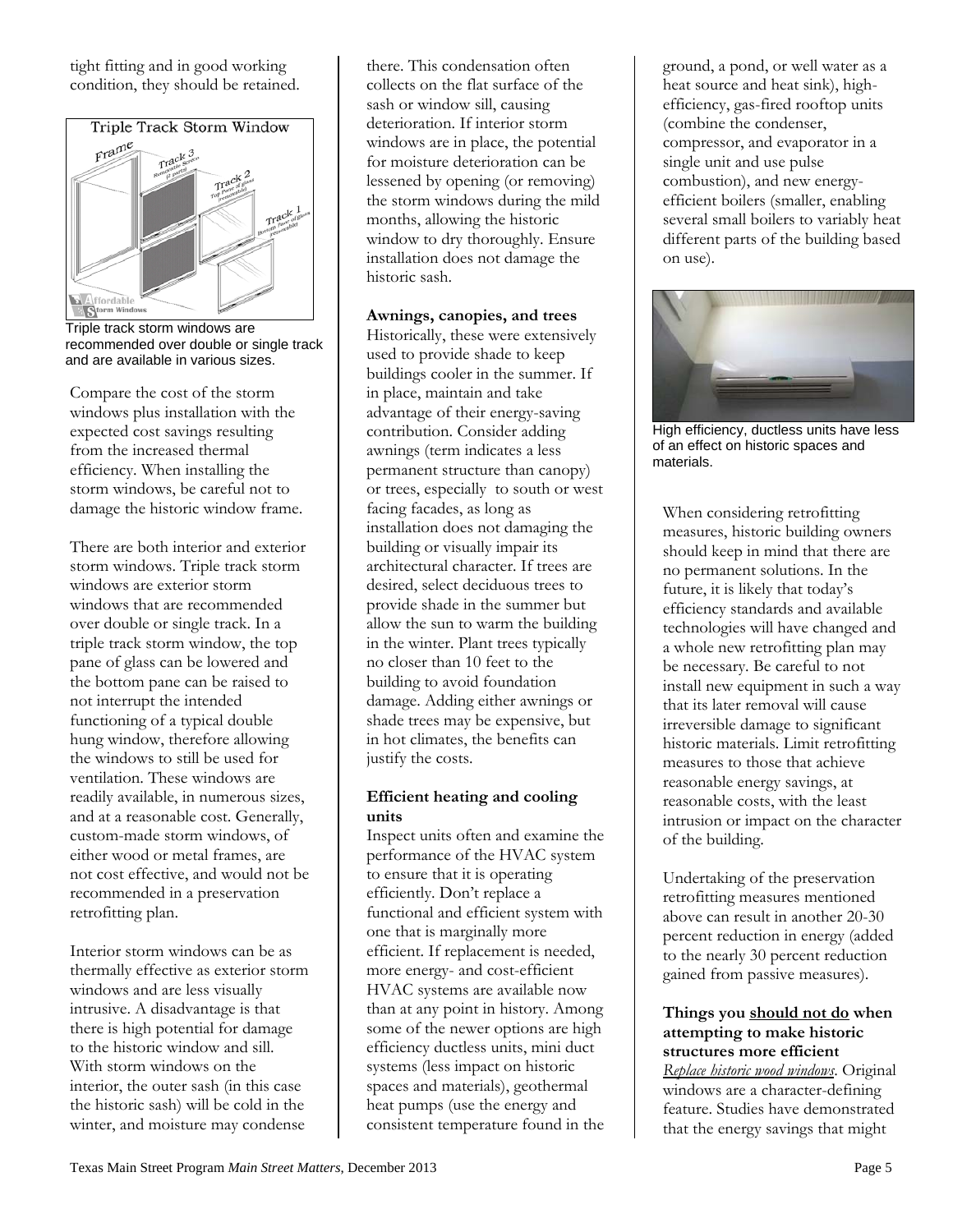be gained by replacing historic windows with new double-glazed windows is inconsequential. Glass, whether single-or double-pane, is a poor insulator. The environmental costs of manufacturing new windows and sending old ones to the landfill are far greater than the benefits to be gained in energy savings.

*Wall insulation in a wood structure*. This has a high cost for installation and low return since energy loss out the walls is a relatively small percentage of the total, most of which can be attributed to air infiltration that can

drain outside through weep holes. Adding insulation alters the vapor barrier and thermal cushion functions of the air space and allows moisture to become trapped in the wall cavity. This water can then saturate and deteriorate your brick, even causing the moisture to freeze and the brick surface to pop off or spall.

*Interior wall insulation.* This often requires relocation or destruction of important architectural decoration such as cornices, chair rails, or window trims.



A lack of air movement and a vapor barrier on this home has damaged the wood sheathing.

be addressed by sealing up leaks. There is a very high possibility for damage to historic materials due to the fact that insulation must be kept dry; therefore, it needs a vapor barrier and air movement.

If not done properly, condensation will damage all wooden components in your wall-your wood siding and framing.

#### *Cavity insulation in a masonry structure.*

Masonry cavity walls were intended to function as a thermal barrier. The interior and exterior walls function independently in order to slow the transfer of heat or cold between them, with the air cavity acting as a vapor barrier. Masonry walls were designed for condensation to run to the bottom of the wall cavity and

*Exterior wall insulation (aluminum or vinyl siding).* Siding actually covers up potential deterioration issues or insect infestations, as well as damages existing decorative features such as window and door trim, corner boards, cornices, and roof trim. It is known to cause a 12 percent drop in value when installed.

Manufacturers claim it reduces long-term maintenance and improve thermal performance, when actually it has a high cost of installation compared to little to no increase in thermal performance of the wall and requires wholesale replacement if damaged. You can easily maintain historic wood siding with periodic painting and caulking, and you can repair smaller areas of damaged wood siding using an epoxy. In cases of more severe damage, you can replace only the areas that are actually damaged, a much more sustainable practice.

Information used in this three part series can be found at www.nps.gov, www.placeeconomics.com,

www.preservationnation.org and www.oldhousejournal.com.

*Thanks to Audrey Holt, Project Design Assistant for the Texas Main Street Program, for providing this article.* 

# Congratulations to Texas Downtown Association Award Winners and Anice Read Grant Winners

Congratulations to all of the winners of the President's Awards at the Texas Downtown Association/Texas Main Street conference announced Thursday November 7. Particularly we congratulate entities in our Texas Main Street cities winning awards: **Cuero**: Best Renovation / Rehabilitation - Chisolm Trail Heritage Museum. **Amarillo**: Best Renovation - Potter County Courthouse. **Georgetown**: Best New Construction – El Monumento. **Brenham**: Best Public Improvement – Toubin Park. **Denison**: Best Marketing Program – Operation Increase Occupancy. **Tyler**: Best Marketing Program - 6 x 6 @100. **Mineola**: Judge's Recognition Award – Mineola Historic Select Theater Documentary. **Georgetown**: Best Downtown Business – All Things Kids. **Bastrop**: Best Downtown Partner - Hyatt Regency Lost Pines Resort & Spa. **Beaumont**: Best Downtown Partner – ReCreate. And, a special congratulations to Nancy Wood, **Bastrop** Main Street Manager, on receiving the Susan H. Campbell Award for Professional Excellence.

#### DOWNTOWN EVENTS

If you would like one of your Main Street events posted here, email virginia.owens@thc.state.tx.us at least three weeks ahead of the month in which you want the posting. Events don't necessarily need to be hosted by the Main Street Program, but they need to be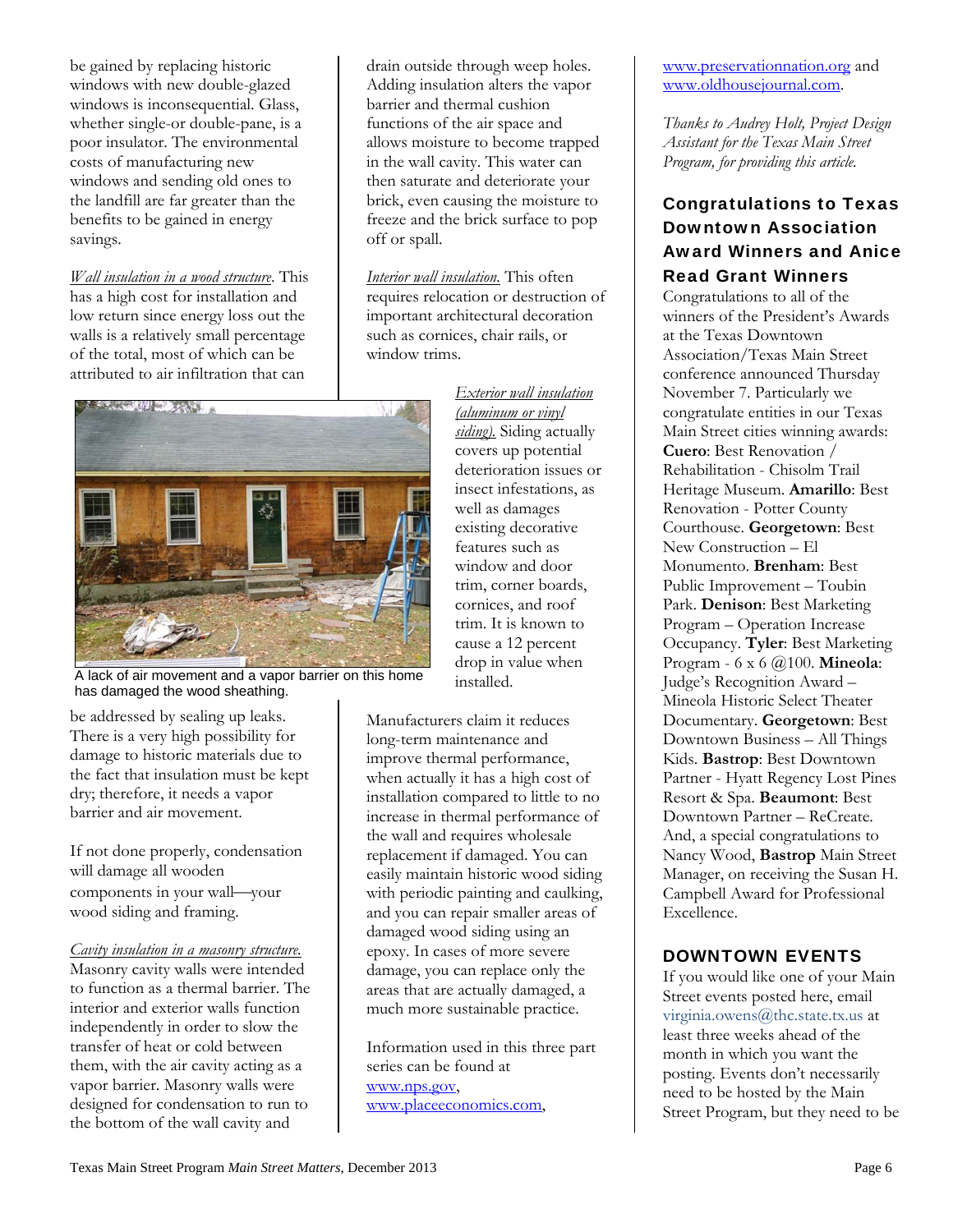downtown or have a downtown component.

#### **Nov. 15–Dec. 29, Palestine**

The Texas State Railroad is headed to the North Pole. Take a magical ride from Palestine to the North Pole this holiday aboard The Polar Express™. Read along with the story, meet Santa and the elves, or enjoy caroling and hot cocoa as the train makes its round trip journey. www.texasstaterr.com/polarexpress/

#### **Dec. 5, New Braunfels**

The 21st Annual Wassailfest will be held from 6-9 p.m. in historic downtown New Braunfels. Each year businesses and non-profit organizations offer free wassail samples that are judged by you and the town's "wassail-meisters." This year's collectable wassail mug was design by the Downtown Promotion Committee. For more information see: www.nbtexas.org/index.aspx?nid=1 490



#### **Dec. 6-8, San Angelo**

Christmas at Old Fort Concho is a magical time filled with Christmas cheer. Enjoy shopping, living history, crafts, and children's activities. For event and ticket information call 325.481.2646 or www.fortconcho.com/forms/event card13.pdf.

#### **Dec. 7, Rockwall**

Come visit the Old Town Christmas Market from 9 a.m.-2 p.m., and enjoy warm beverages, holiday sounds, and friendly faces. This open air market offers art, homemade goods, and crafts in conjunction with the Annual Kiwanis Christmas Parade. Find

# Calendar of Events

- **Jan. 28–31, 2014, Seguin**  Texas Main Street New Manager Training (Jan. 28–29) and 2014 Professional Development Series (Jan. 29–31)
- **May 18–21, 2014, Detroit, MI**  National Main Street Conference, theme: Works in Progress
- June 10–13, 2014, Lufkin Texas Main Street New Manager Training (June 10–11) and 2014 Professional Development Series (June 11–13)
- **November 4-7, 2014, Granbury**  Texas Downtown Association/Texas Main Street annual conference

further information at www.rockwall.com

#### **Dec. 12-14, Cuero**

Celebrate Christmas in Downtown beginning Thursday at 5 p.m. Events include an artificial ice skating rink, horse-drawn carriage rides, giant live snow globe, carolers, Santa and Mrs. Claus, Christmas treasure hunt, 5K run, and more.

http://cueromainstreet.com/events /christmas-in-downtown/